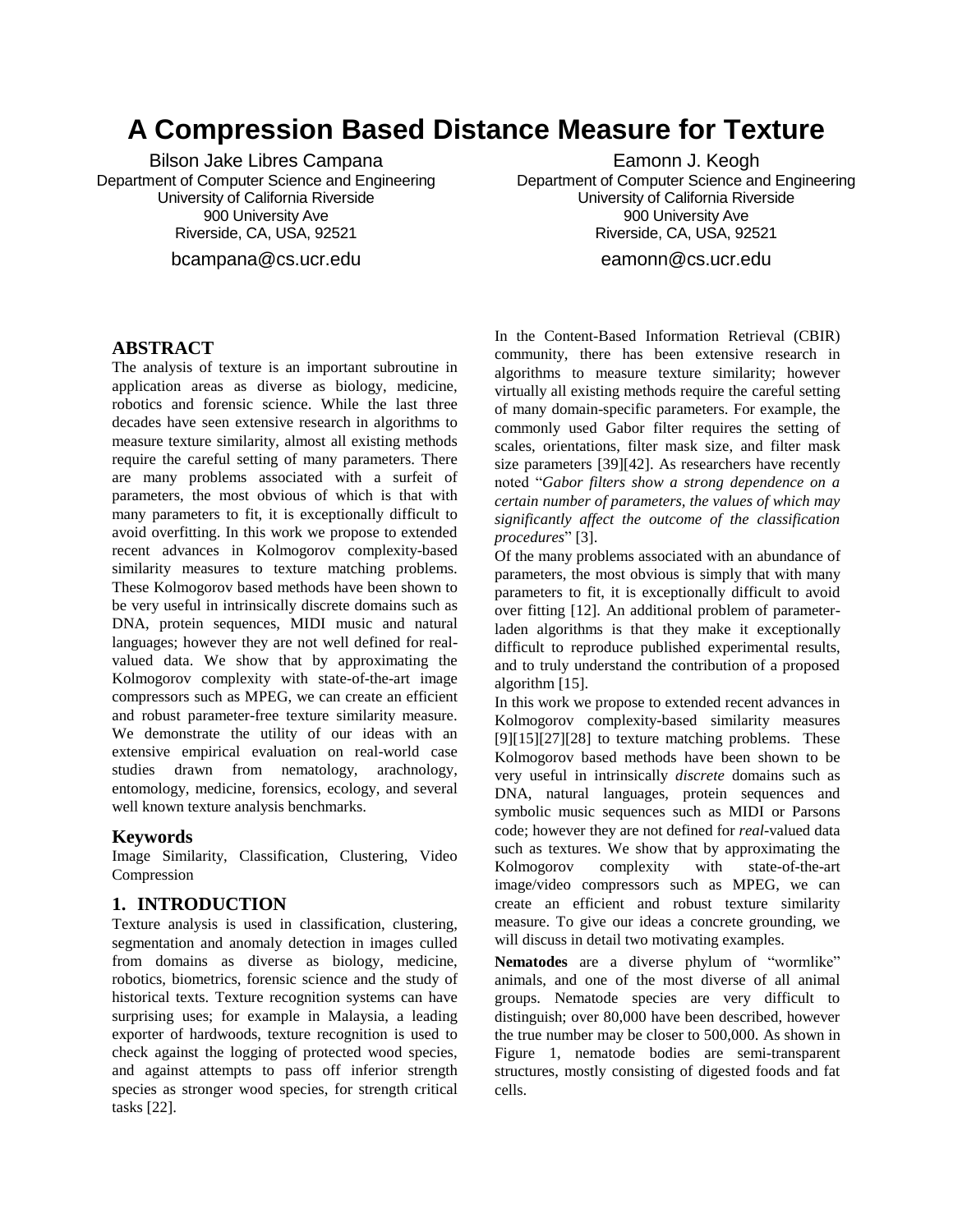

**Figure 1: Examples of nematode diversity as seen under magnification**

<span id="page-1-0"></span>Understanding the biodiversity of nematodes is critical for several applications such as pest control, human health, and agriculture. For example, millions of people are infected by nematodes worldwide with a quarter of the world's population infected by a single genus of nematodes, *Ascaris* [\[2\].](#page-9-1)

Because of their diversity and abundance, finding distinct characteristics of a nematode species for classification is a non-trivial task. Identification by experts requires three to five days to accomplish [\[13\].](#page-10-5) While the shape of the head and tail can be a useful feature in some cases, it is not enough to distinguish down to even the genus level. However, as we can see in [Figure 1,](#page-1-0) nematodes are often richly textured, both externally and (given that they are semi-transparent) internally. As we shall show, our simple texture measure is extremely effective in classifying nematodes, without the need for careful parameter tuning or human-guided feature extraction.

**Breast cancer** results in about 500,000 deaths each year [\[16\].](#page-10-6) The survival rate of breast cancer patients greatly depends on an early diagnosis. In the US, survival rates of early diagnosed patients are 98%, where the survival rate of a regionally spread cancer is 84% and those in a late stage where distant organs are effected have a survival rate of 28% [\[20\].](#page-10-7) [Figure 2](#page-1-1) displays an annotated image from the Mammographic Image Analysis Society mammogram database [\[44\]](#page-11-1) with a malignant mass inscribed.



**Figure 2:** *left***) A mammogram image with a malignant mass encircled.** *right***) Cancerous lesions tend to invade the surround tissue and exhibit a radiating pattern of linear spicules, resulting in unusual textures**

<span id="page-1-1"></span>Numerous trials and evaluations have shown that mammography is the single most effective method for

early detection of breast cancer and greatly increases chances of survival and treatment option[s\[14\]\[19\]](#page-10-8)[\[45\].](#page-11-2) Radiologists analyze mammograms for the existence of microcalcifactions, masses, asymmetries, and distortions which are hidden in a noisy texture of breast tissue, glands, and fat. Along with the noisy data, they must analyze large amounts of mammograms yearly [\[1\],](#page-9-2) with only about 0.5% containing cancerous structures [\[17\].](#page-10-9) Because of the large amount of negative mammograms, radiologist may become less acclimated to detecting subtle signs of breast cancer. Computer aided diagnosis (CAD) provides a second look in the mammogram screen process. The radiologist is prompted with regions of interest which can increase classification accuracy and screening efficiency. Because the anomalies exist within highly homogenous fatty tissue and glands, it is a non-trivial task to detect and locate them. Texture analysis in this field allows for a detection method that does not depend on a distinctively shaped growth.

As we shall show in the experimental section, our simple compression-based measure allows us to classify and cluster nematodes and other datasets with great accuracy and speed, without the need (indeed, without the ability) to fine tune many parameters. We further show the generality of our ideas with a comprehensive set of experiments.

The rest of this paper is organized as follows. Section 2 contains a discussion of related and background work. In Section 3 we introduce our novel method. In Section 4 we give details of the most obvious rival methods before we consider the most extensive set of experiments every attempted for texture measures in Section 5. In section 6, we provide a speed performance evaluation for the presented methods. Finally, in Section 7 and 8 we offer conclusions and a discussion of avenues for future research.

# **2. RELATED WORK / BACKGROUND**

## **2.1 A Brief Review of Texture Measures**

The measurement of texture similarity has a threedecade history and is still the subject of active research, see [\[32\]](#page-10-10) and the references therein for an excellent overview. In essence, most methods reduce to some method to *extract* features combined with some measure to *compare* features.

These features can be *global scalars* such as energy, entropy, autocorrelation, standard deviation etc, *global vectors* such as wavelet coefficients, Fourier coefficients etc, or *local vectors/sets* such as SIFT descriptors, textons, etc.

The distance measures between the features are also highly variable, and include Euclidean distance, Kullback distance, Dynamic Time (histogram)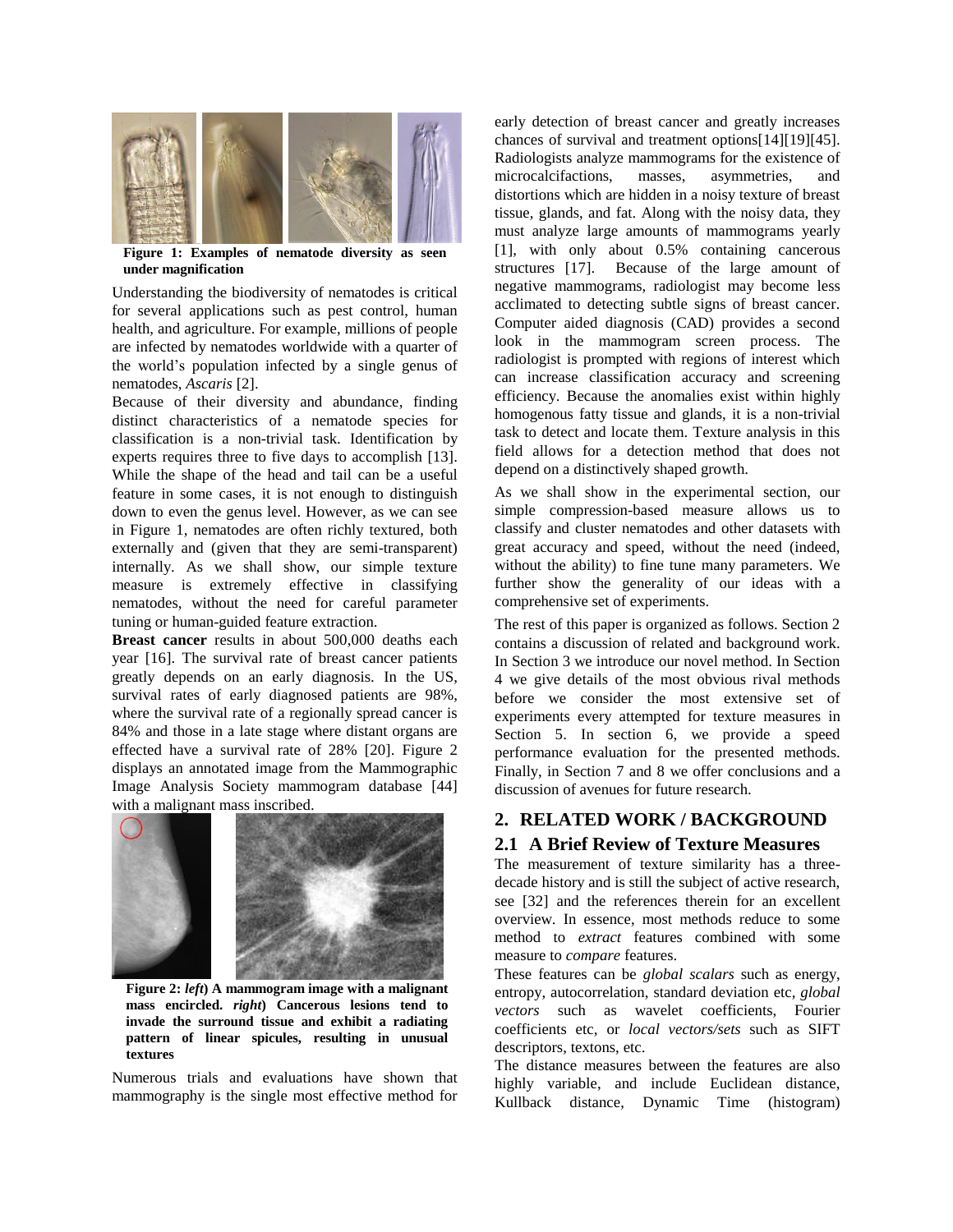Warping and the Earth Movers Distance [\[41\].](#page-11-3) Note that if the feature vectors/feature sets can be of different lengths, then we are forced to use an "elastic" distance measure that allows non-linear mappings for comparison of features. Note that such measures invariably have at least quadratic time complexity [\[41\],](#page-11-3) often with high constant factors.

Beyond computer science lead research efforts, we have noted that many real-world practitioners in biological domains simply extract many features, feed them into a neural network and hope for the best [\[21\]\[30\]](#page-10-11)[\[42\].](#page-11-4) Our informal survey suggests that this use of neural networks is often a last resort effort that comes at the end of frustrated attempts to deal with the huge combination of features/measures. As we shall later show, our proposed method typically outperforms these efforts with a technique that is much simpler and orders of magnitude faster.

# **2.2 Kolmogorov Complexity Inspired Distance Measures**

Our proposed method is based on recent pragmatic work which exploits the theoretical concepts of Kolmogorov complexity. Kolmogorov complexity is a measure of randomness of strings based on their information content. It was proposed by A.N. Kolmogorov in 1965 to quantify the randomness of strings and other discrete objects in an objective manner.

The Kolmogorov complexity  $K(x)$  of a string x is defined as the length of the shortest program capable of producing  $x$  on a universal computer  $-$  such as a Turing machine. Different programming languages will give rise to distinct values of  $K(x)$ , but one can prove that the differences are only up to a fixed additive constant. Intuitively,  $K(x)$  is the minimal quantity of information required to generate the string *x* by a program.

In order to define a distance based on the Kolmogorov complexity, the notion of conditional complexity is introduced. The conditional Kolmogorov complexity  $K(x|y)$  of *x* to *y* is defined as the length of the shortest program that computes *x* when *y* is given as an auxiliary input to the program. In [\[27\],](#page-10-4) a distance is defined by comparing the conditional complexities  $K(x|y)$  and  $K(y|x)$  to  $K(xy)$ , the latter of which is the length of the shortest program that outputs *y* concatenated to *x*. More precisely, the authors define the distance  $d_k$  between two strings *x* and *y* as:

$$
d_k(x, y) = \frac{K(x | y) + K(y | x)}{K(xy)}
$$
 (1)

The distance measure is completely parameter-free (it is independent of the computer language used) and has been show to be optimal [\[28\]](#page-10-12) in the sense that it subsumes other measures. Unfortunately the Kolmogorov complexity is incomputable for virtually all strings, and thus must be approximated.

It is easy to see that universal compression algorithms give approximations to the Kolmogorov complexity. In fact,  $K(x)$  is the best compression that one could possibly achieve for the text string *x*. Given a data compression algorithm, we define  $C(x)$  as the size of the compressed size of *x* and  $C(x|y)$  as the compression achieved by first training the compression on *y*, and then compressing *x*. For example, if the compressor is based on a textual substitution method, one could build the dictionary on *y*, and then use that dictionary to compress *x*.

We can approximate the distance  $d_k$  by the following distance measure:

$$
d_c(x, y) = \frac{C(x \mid y) + C(y \mid x)}{C(xy)}
$$
 (2)

The better the compression algorithm, the better the approximation of  $d_c$  is for  $d_k$ . In recent years this idea has been apply to domains as diverse as discovering the evolutionary histories of chain letters, spam classification, alignment-free comparison of biological sequences, protein structure classification [\[23\],](#page-10-13) plagiarism detection [\[4\],](#page-9-3) music genre classification and a host of other problems [\[28\].](#page-10-12)

Unfortunately, we cannot leverage directly leverage on this body of work for two reasons. The first is that these ideas are only defined for *discrete* data, such as DNA strings or natural language. In these domains a lossless compressor can really take advantage of repeated structure, which is exactly what we want to find to measure similarity. However, with the trivial exceptions such as cartoons/clip art, etc., most interesting images are *real*-valued. This difference is telling because lossless compression of discrete data is well defined and trivial to measure. In contrast, lossless compression of real-value images typically does reduce the sizes of the files greatly, and not in a way that finds repeated structure that is indicative of similarity.

The second reason we cannot directly use these ideas is more pragmatic. Calculating *C*(*x*|*y*) requires a detailed understanding of the compression algorithm *C*, and actually "hacking" into it. While such work would not be beyond a reasonable attempt, it is not within the scope of effort for us in conducting this research. It would limit the adoption of our ideas, especially among domain experts that are not computer scientists.

To solve these two problems we propose a modification of the  $d_c$  (and therefore  $d_k$ ) distance measure which treats a *lossy* compression algorithm as a complete black box, and which works for large, realvalued image data. In the Section 3 we expound these ideas.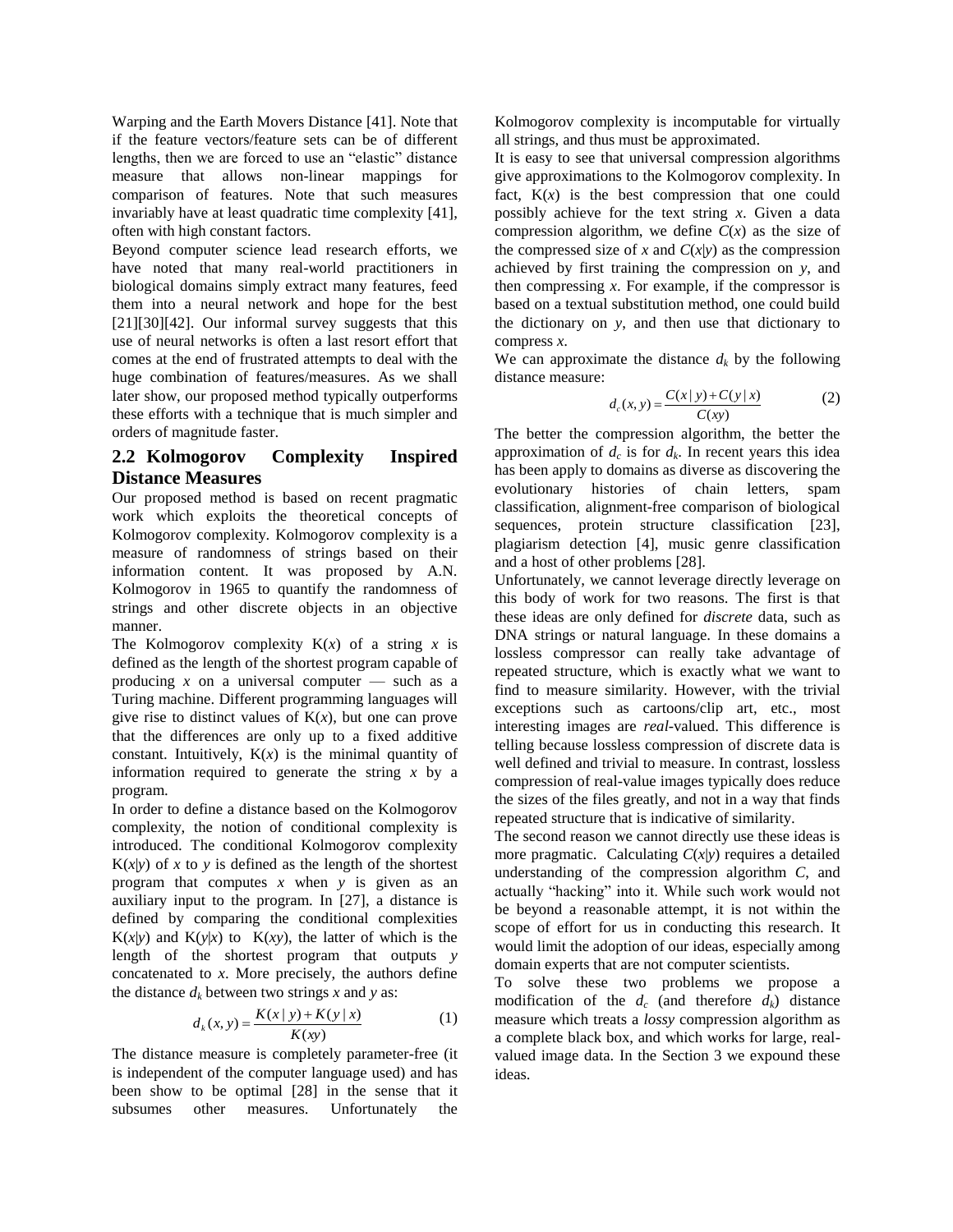# **2.3 Other Kolmogorov-Based Measures**

To the best of our knowledge, this is the first work to consider compression-based distance measures for texture matching. A recent work considers a compression-based distance measure for *color* distributions in images [\[31\],](#page-10-14) a paper by  $Li<sup>1</sup>$  and Zhu attempts image classification based on a kernel LZ78 based string kernel [\[37\],](#page-11-5) and a recent work by Cerra and Datcu use a compression based measure for classifying satellite photographs [\[9\].](#page-10-3) 

However, beyond not explicitly considering texture, one thing all these works have in common is that they linearize the images into strings, and define distance measures based on strings. An obvious problem with converting a two-dimensional image into a onedimensional string is that all spatial localization is lost. This may make no difference for color, however the very definition of texture is tied up with spatial patterns.

A recent paper proposes a compression based measure for similarity retrieval of ornamental letters in historical manuscripts (although compression-based, the authors do not make the connection to Kolmogorov inspired methods) [\[10\].](#page-10-15) The distance measure is based on the similarity of the run-length-encoding representations of the data. While the idea is interesting, the measure requires careful alignment of the two objects being compared, and is only defined for binary images. Either restriction would prevent us using the measure on 90% of the datasets we consider in this work.

## **3. OUR NOVEL MEASURE**

In this section we give the high-level intuition behind our distance measure, before giving the concrete algorithmic details. We conclude with concrete implementation details.

# **3.1 Intuition behind our Method**

Recall that our basic goal, motivated by the successful use of compression-based distance measures in discrete-valued data mining domains [\[15\]\[27\]](#page-10-2)[\[28\],](#page-10-12) is to somehow exploit compression for measuring texture similarity in real-value images. Whatever solution we come up with, we are very hesitant to deeply "hack" into image compression code. This reluctance here is not mere sloth on our part, it is simply the case that difficult to implement ideas are rarely widely adopted. We feel that is particularly true in this case, because much of our intended audience is biologists, nematologists, arachnologists, entomologists, etc. That

 $\overline{a}$ 

is to say, people who may be comfortable using computer tools but are unlikely to have the time or the skills to write a complex image compression code.

With this is mind we are motivated to use existing tools if possible. This leads us to consider measuring *image* similarity by exploiting *video* compression. Video is simply a three-dimensional array of images. Two dimensions serve as spatial image information (horizontal and vertical) directions of the moving pictures, and one dimension represents what is normally the time domain.

Virtually all video data contains significant amounts of spatial and temporal redundancy. Thus most video representations exploit these redundancies to reduce the files size. Similarities are encoded by merely registering differences within a frame (intraframe compression), and/or between frames (interframe compression). Our idea then is to exploit video compression for measuring the similarity of two images, simply by creating a synthetic "video" is which comprised of the two images to be compare. If those two images are indeed similar, the interframe compression step should be able to exploit that to produce a smaller file size, which we will interpret as significant similarity.

While there are dozens of video formats in existence, we choose MPEG-1 encoding because of widespread availability and the fact that all implementations of it tend to be highly optimized. In the next section we will review the necessary details of MPEG-1 encoding.

# **3.2 MPEG-1 Encoding**

Because the MPEG-1 specification allows application based implementation of the methods for spatial redundancy reduction and motion vector calculation for temporal redundancy reduction [\[11\]\[25\],](#page-10-17) we choose to utilize the MPEG-1 encoder provided by MathWorks in Matlab for its simplicity and availability. We use a consistent set of encoder parameters based on the following intuitions: A logarithmic search algorithm is utilized for the interframe block matching process for its speed and consistency. Original images for intrapicture reference frames are used to bypass their decoding step. The resulting full quality reference frame also allows for more detailed texture matching. Since we are only interested in the compression ratios of the images rather than their visual presentation, large quantization scales for reference(I) and predicted(P) frames are selected to prefer compressibility over image quality. This down samples the images and removes subtle differences between textures that may simply be attributed to noise. Since there are no bidirectional (B) frames in our usage, their quantization factor is ignored. The default Matlab search radius of

<sup>1</sup> This *Ming Li* [\[37\]](#page-11-5) should not be confused with the *Ming Li* [\[27\]\[28\]](#page-10-4)[\[29\]](#page-10-16) who is a pioneer of Kolmogorov inspired distance measures.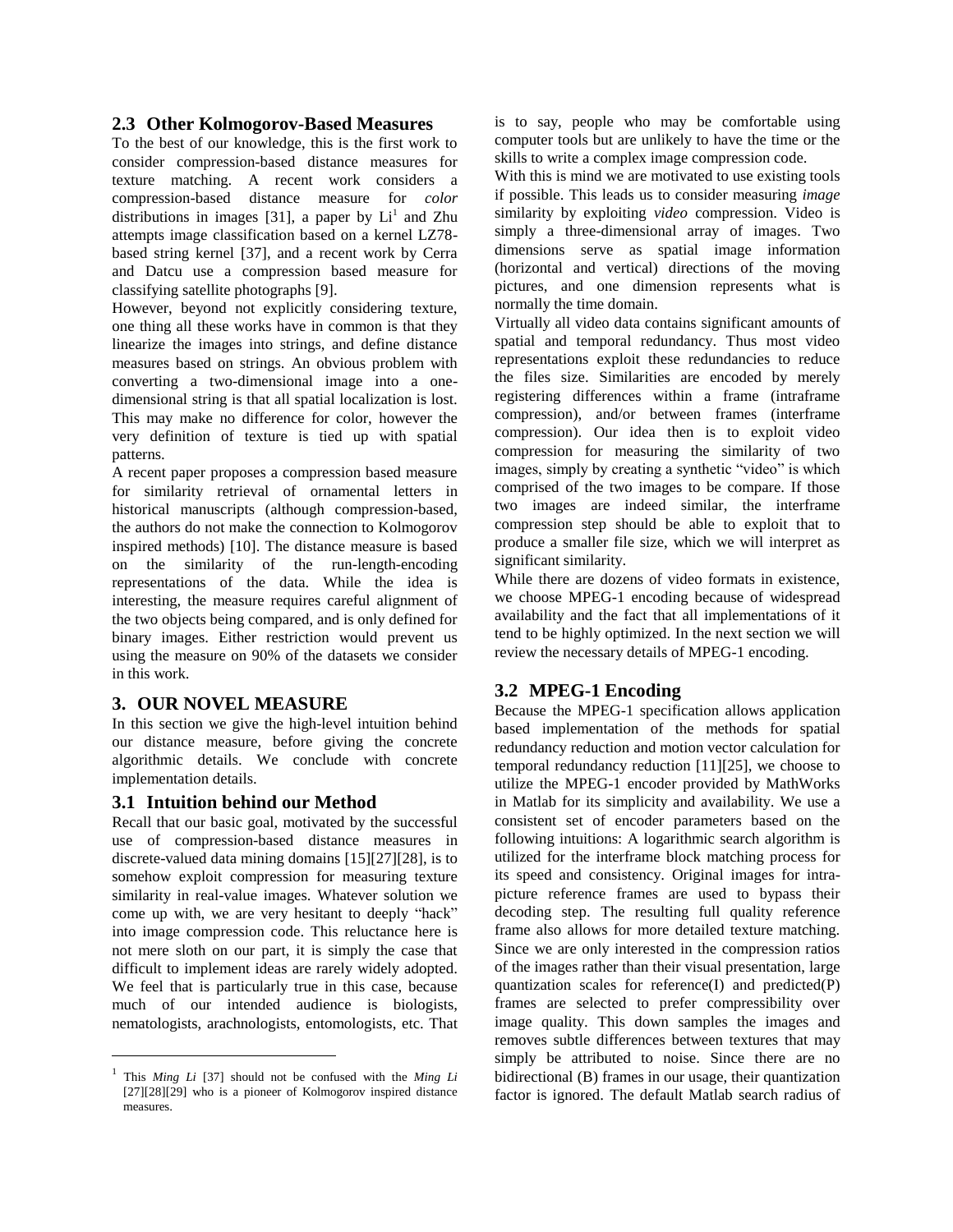10 pixels is maintained. The bits used to specify block matched motion vectors have been limited to two. This modification is to allow for the possibility an exhaustive block match search and global references which may be too distant from the query block (would require more bits to reference than to store the original data), but has no affect on our reported results. The utility of global motion compensation is further discussed in sectio[n 7.](#page-8-0)

# **3.3 Video Creation**

In our function, *mpegSize*, we use the mpeg encoder to construct a video of two images. This function requires two images, both are converted to grayscale for color invariance. Each image is then converted to a Matlab movie frame, then an ordered Matlab movie is constructed with the two frames. This Matlab movie is subsequently passed to the encoder. For speedup, we modify the encoder to bypass disk writes and simply return the resulting size of the MPEG movie. The first image supplied to *mpegSize* is assigned as an **I** frame and the second becomes a **P** frame. Because the second image is compressed to references of the first, this function is not symmetric.

# **3.4 MPEG Distance Measure**

As hinted at in Section 3.1, in order to measure the distance between two images we analyze compression ratios. Our measure is accomplished with a simple equation:

ation:  
\n
$$
d_{mpeg}(x, y) = \frac{C(x | y) + C(y | x)}{C(x | x) + C(y | y)} - 1
$$
\n(3)

As shown in [Table 1,](#page-4-0) this is executed by just a single line of Matlab code:



```
Table 1: Our proposed distance measure
```
<span id="page-4-0"></span>Our MPEG distance measure exhibits both positive definiteness and symmetry.

## *3.4.1 Positive Definiteness*

The MPEG distance measure exhibits non-negativity. Given the consistency of our *mpegSize* function, the *mpegDistance* of an image to itself will be 0. This property is important because many clustering algorithms rely on it to prove convergence properties.

# *3.4.2 Symmetry*

As stated, our *mpegSize* function is not symmetric. To build a distance measure with symmetry, the bidirectional sum of the distances is taken in the numerator of (3) and the sum of the lower bounding size is in the denominator.

In addition, preprocessing techniques can be applied to the images to introduce several additional invariances to our approach. In our experiments we may utilize methods to achieve rotation, color, and illumination invariance.

#### *3.4.3 Rotation Invariance*

For rotation invariance we fix one image, and rotate the other to find the closest match between them. When an image is rotated to an angle between 90° a sampling method must be used due to the image's new dimensions. In our experiments we utilize three processes: center cropping, cropping to original image dimensions, and cropping to a minimum bounding rectangle of the rotated image. [Figure 3](#page-4-1) demonstrates examples of these methods. Though different rotation methods provide better accuracies in different datasets, to avoid over fitting, we only report the accuracy provided by a center crop with dimensions which maximize the image information but restricts zero padding. In reported results, we simply take the minimum distance from ten rotations of the image.



<span id="page-4-1"></span>**Figure 3 - Sampling and padding methods. (a) Original image, (b) center crop, (c) zero padded with larger dimensions, and (d) mirrored with original dimensions**

## *3.4.4 Color Invariance*

For simplicity we remove color information and analyze the textures based on their gray scale intensity values. For datasets were color information is useful, we could combine our texture measure with color features [\[49\].](#page-11-6)

## *3.4.5 Illumination Invariance*

Illumination between images may vary between photographs of samples, with different cameras, locations, and photographers. To remove the inconsistencies due to lighting we normalize the intensity values of the images. For local illumination invariance due to shadows from edges and surface texture, we normalize the intensity values across an entire image. We can then normalize between two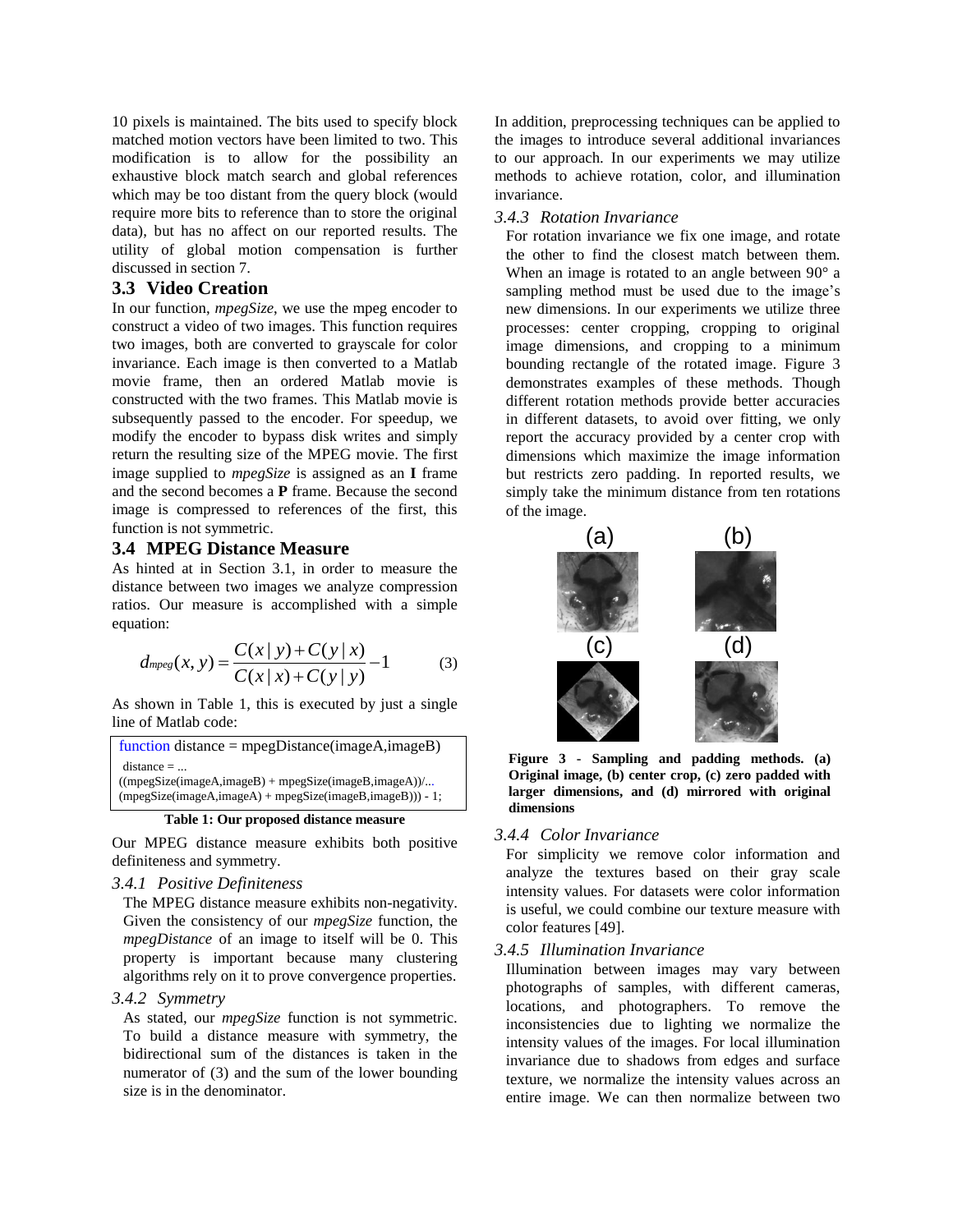images for inter-image illumination invariance. For simplicity, our results presented in this paper refrain from exploiting any accuracy improvements provided by this invariance.

# **4. RIVAL METHODS**

In this section we give concrete details of the most frequently used texture measures, as these will be the baseline to which we compare our ideas.

# **4.1 Filter Banks**

The use of filter banks for feature extraction of textures has been motivated by their ability to be tuned to many diverse applications [\[21\]\[35\]](#page-10-11)[\[42\].](#page-11-4) Their utility has allowed for a wide spread use in computer vision applications with many high-quality results. While there are many possible filter banks, the Gabor filter is by far the most commonly used. An overview of Gabor filters can be found in [\[3\]\[33\]](#page-9-0)[\[34\]\[39\].](#page-10-18) To generate our filters, a mother wavelet and generation function as presented in [\[34\]](#page-10-18) is utilized. Filters of 6 orientations and 4 scales are generated, resulting in a filter bank of size  $N = 24$  filters. High and low frequency parameters of the filters were set to the specifications found in [\[34\],](#page-10-18) 0.5 and 0.04 respectively.

Images are convolved with each filter. The standard deviation and mean of each response is then aggregated into a single 48 length vector. The distance between image descriptors can then be found through their Euclidean distance.

## **4.2 Textons**

In order to fairly compare our method, we take the extra step of extending the previously described filter bank approach by classifying using a dictionary of representative filter responses, *textons*. Textons have been shown to be a great improvement over basic filter bank techniques [\[26\]\[47\].](#page-10-19) Following the texton dictionary creation of [\[47\],](#page-11-7) we represent each pixel of an image by a response vector of its corresponding outputs from each of the 24 filters. Response vectors from all images within a single class are then clustered into ten groups using the kmeans implementation, provided with Matlab, and the centroids of these clusters from each class are added to the texton dictionary. An image can then be represented by its histogram of response vectors binned to the nearest texton in the texton dictionary. The distance between two texton histograms is then found using the chisquared distance.

# **5. EXPERIMENTAL EVALUATION**

We begin by stating our experimental philosophy. To ensure that our experiments are not just reproducible, but *easily* reproducible, we have built a website which contains all data and code, together with the raw

spreadsheets for the results [\[6\].](#page-9-4) In addition this website contains additional experiments that are omitted here for brevity.

# **5.1 Sanity Check**

We begin with a simple experiment on a domain where human intuition can directly judge the effectiveness of the proposed similarity measure. We clustered two sets of images, both of which have previously been used to test the utility of color and shape distance measures [\[49\].](#page-11-6) The two datasets are: *Heraldic shields* extracted from historical manuscripts from the  $14<sup>th</sup>$  to  $16<sup>th</sup>$ century, and *Insects* extracted from various amateur entomologists websites (used with permission). In both cases we selected 12 images which could be objectively or subjectively sorted into 6 pairs, [Figure 4](#page-5-0) shows the results.



<span id="page-5-0"></span>**Figure 4: The** *Insect* **dataset and** *Heraldic shields* **datasets clustered with our proposed distance measured (single linkage clustering). While the images are shown in color for clarity, our distance measure had only access to the grayscale version of the images** 

The results are unexpectedly good. In previous work we had clustered (supersets) of these datasets based on color (shields) and color/shape (insects), but ignored the texture because we assumed it would not be very useful  $[49]$ . To our surprise, right "out of the box" the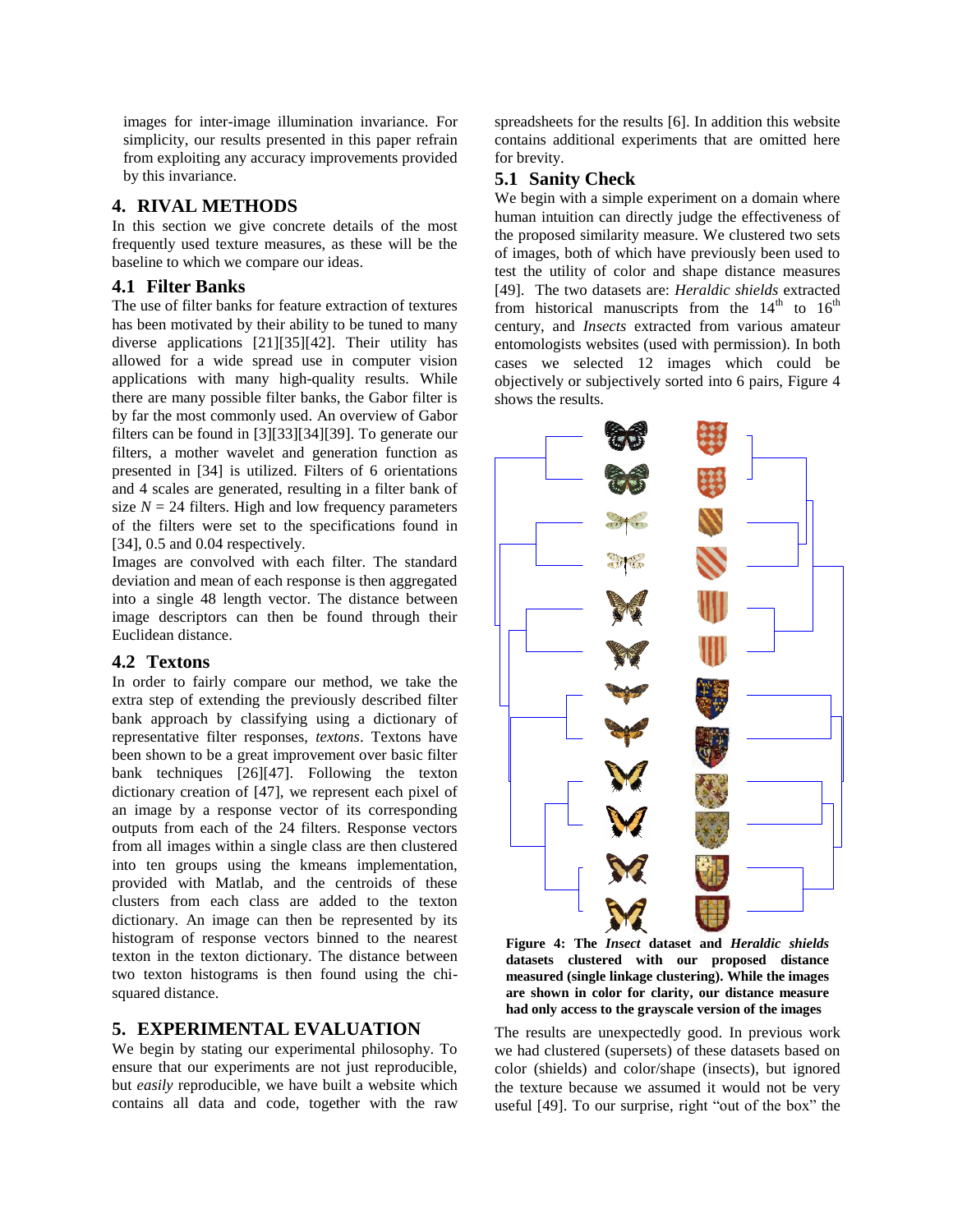compression-based measure works much better than our carefully tuned color/shape measure [\[49\]](#page-11-6).

# **5.2 Classification Experiments**

In order to demonstrate the generality of our methods we have assembled the largest and most diverse collection of datasets ever considered in a single work on texture matching. The descriptions below are necessary brief; we refer the interested reader to the supporting webpage [\[6\]](#page-9-4) or the original papers for more details. Note that in every case we make these datasets publicly available (with the copyright remaining with the original creators were appropriate). The smaller datasets can be downloaded from [\[6\],](#page-9-4) the entire dataset can be obtained on two free DVDs by emailing the second author.

**Arachnology (Spiders)**: This dataset consists of images of the Australasian ground spiders of the family *Trochanteriidae*. This is a diverse family – 121 species in fourteen genera, with high variance in inter- and intra-specific variation, thus it represents a very difficult problem for classification. Although some species in this family are relatively common, almost 80 per cent were represented by less than ten individuals (of either sex); more than 50 per cent had fewer than five. Thirteen species had twenty or more individuals. The original images were grey scaled, cropped square, enhanced (for contrast/brightness) and resized by the original authors [\[42\],](#page-11-4) we did no further pre-processing.

**Moths (Macrolepidoptera)**: This collection consisting of the images of 774 live moth individuals, each moth belonging to one of 35 different species found in the British Isles [\[35\].](#page-11-8) It is important to note that unlike most collections, which feature dead moths, carefully posed and photographed in ideal conditions in a lab, this datasets contains images of *living* moths photographed outdoors in a variety of conditions over a year. We consider three variants of this dataset; the original data, in which the moth occupies about 10% of the image area, center cropped, where an approximate bounding box was placed around the image, and a cleaned version where the background was deleted with a semi-automatic technique.

**Tire Treads**: This dataset consists of idealized collection of tire imprints left on paper. Three well worn tires had paint applied to them and were rolled over paper. The tires are painted and rolled sixteen times each in varying directions and different painted sections of the tire. Discontinuities in the painted tracks resulting from dry or insufficient paint resemble the interruptions in earth tracks caused by a denser arrangement of materials in the ground and uneven weight distribution across the tire

**Nematodes**: As noted in the introduction, nematodes are a diverse phylum of "wormlike" animals, with great commercial and medical importance. The department of nematology at UCR, one of the leading institutions of in nematode research, has recently tasked us with creating a distance measure to help them sort through the largest archive of high-quality nematode images in the world [\[13\].](#page-10-5) For these experiments we consider a collection of fifty images of five species. Each nematode sample originally exists as a stack of images displaying over 100 focal planes of the organism. We prune the data by only selecting the focal plane image with highest variance in each sample stack (i.e., the most focused image).

**Brodatz Textures:** This dataset consists of a diverse set of 112 images of man-made and natural textures (grass, straw, cloth etc), digitalized from images from a reference photographic album for artists and designers. While not a particularly interesting dataset, it is, a huge margin, the most studied dataset in texture research. Unfortunately, there are many variants of it. Our version was obtained mostly from a publicly available online image database [\[40\].](#page-11-9) This set was missing slate 14, which we added directly from an original copy of the text held at our campus library [\[5\].](#page-9-5) For our experiments, we treat each image as a separate class and divide the image into sixteen non-overlapping, uniform images.

**CAIRO Wood Set:** This dataset consists of 100 images of 10 species of tropical wood provided by the Center for Artificial Intelligence and Robotics [\[7\].](#page-10-20) Each species is represented by 10 photographs taken at a microscopic level. The images are also evenly split into two families of wood, *Leguminosae* and *Dipterocarpaceae*. The dataset is classified in two approaches: a two-class problem across family designations and a ten-class problem across species classifications.

**Camouflage**: This dataset consists of seventy images of nine varieties of modern US military camouflage. The images were created by photographing military tshirts and fabrics at random orientations.

**VVT Wood Set:** This dataset consist of 839 samples of wood lumber used originally for color based inspection and grading for industrial usage [\[43\].](#page-11-10) Square tessellations of about 2.5x2.5cm of every image are annotated to be either sound or one about 40 types of wood defect (dry knot, small knot, bark pocket, core stripe, etc.). The annotated data is parsed and each tessellated region is cropped and label as either sound or defective. A subset consisting of 100 images from each class is then used for classification tests.

**UIUCTEX:** The University of Illinois at Urbana-Champaign Texture database features twenty-five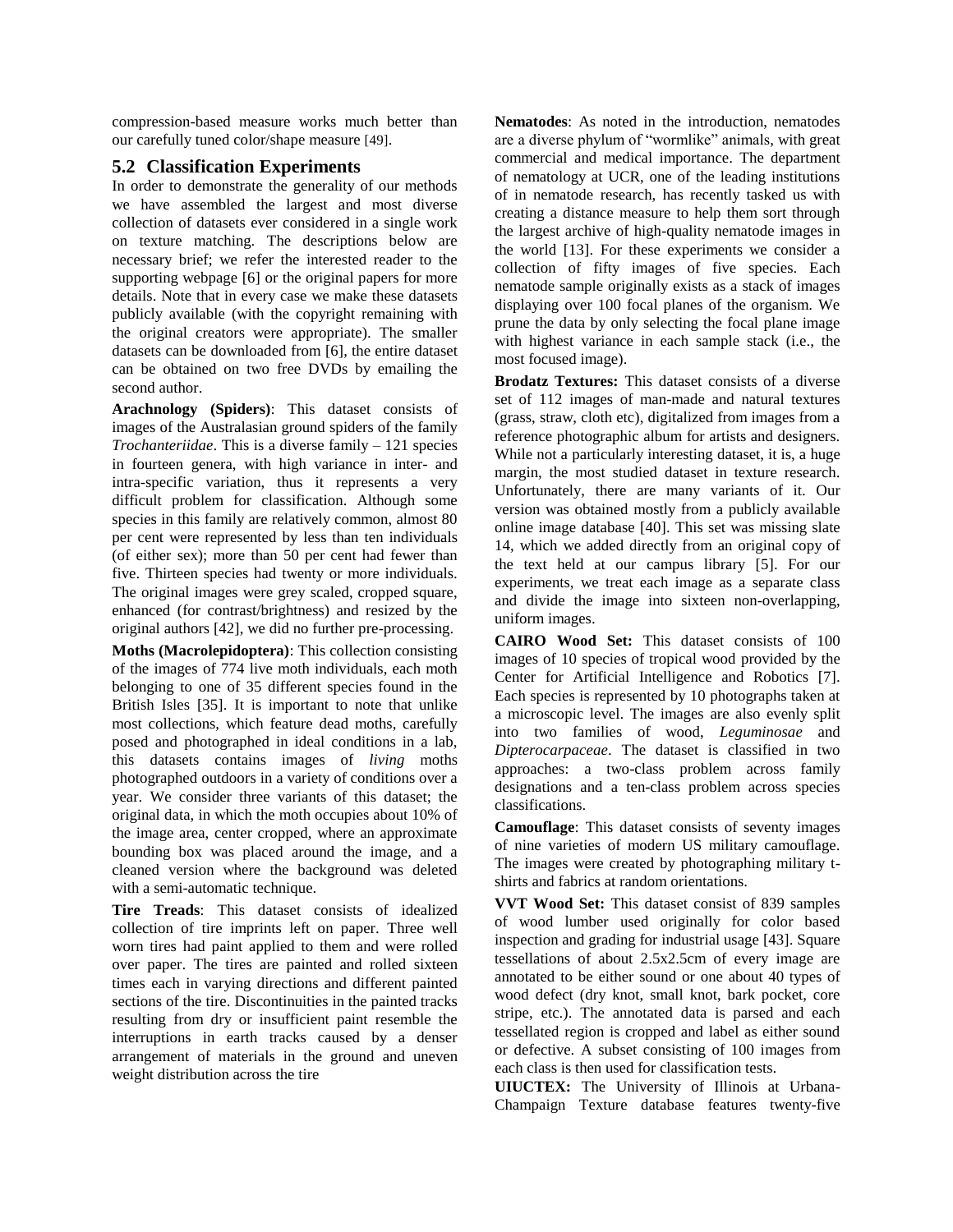texture classes with forty samples each [\[24\].](#page-10-21) All images are gray-scaled and are of size 640x480 pixels. Images captured are taken at varying orientations, illuminations, and subset locations on the sample texture.

**VisTex:** The MIT Vision Texture database consists of 167 images from nineteen classes [\[36\].](#page-11-11) Unlike many other texture datasets the VisTex dataset does not hold rigid rules for orientation or lighting, but rather provides images from real world conditions (such as flowers within a field or the water texture from an inland location).

**KTH-TIPS:** The KTH-TIPS [\[18\]](#page-10-22) (Textures under varying Illumination, Pose, and Scale) texture database exists as an extension of the CURet database [\[8\]](#page-10-23) by adding variances in scale and by photographing from multiple samples in a single class. The dataset consists of 810 images from ten classes.

In [Figure 5](#page-7-0) we show examples from each dataset.



**Figure 5: Samples of the datasets considered. A detailed key is omitted here for brevity, see [\[6\]](#page-9-4)**

<span id="page-7-0"></span>We test all algorithms by doing leaving-one-out classification with the one-nearest neighbor algorithm. For the relatively slow Texton approach (cf. [Figure 8\)](#page-8-1), these experiments would take years if we had to relearn the Texton dictionary on each fold. We therefore allowed the Texton method to "cheat", by learning the dictionary on the entire datasets. As such, the results for the Texton method may be slightly optimistic.

[Table 2](#page-7-1) presents the best experimental results for these data sets with our proposed measure, the rotation invariant version of our method, the Gabor filter bank method, and the texton procedure. Rotation invariance has been omitted on registered datasets.

Because the sheer number of results makes it difficult to judge the relative performance of the distance measures, we produced a figure to help visualize the results. For each dataset, we created a variable  $X =$ max(MPEG,  $RI-MPEG$ )/100, and a variable  $Y =$ 

max(Gabor Filters, Textons)/100, and we used these values to plot a point for each dataset i[n Figure 6.](#page-7-2)

|                      |             | RI          | Gabor   |        |
|----------------------|-------------|-------------|---------|--------|
| Data Set             | <b>MPEG</b> | <b>MPEG</b> | Filters | Texton |
|                      | (% )        | (% )        | (% )    | (%)    |
| Spider Subset        | 96.3        |             | 59.6    | 89.6   |
| Full Spider Set      | 93.1        |             | 39.1    | 74.1   |
| <b>Tire Tracks</b>   | 77.1        | 91.7        | 87.5    | 93.8   |
| Nematodes            | 56.0        |             | 38.0    | 52.0   |
| CAIRO Wood (F)       | 83.0        | 94.0        | 95.0    | 95.0   |
| CAIRO Wood (S)       | 77.0        | 90.0        | 93.0    | 94.0   |
| VTT Wood             | 81.5        | 92.0        | 88.0    | 89.5   |
| Original Moths       | 49.1        |             | 18.3    | 42.6   |
| Cropped Moths        | 63.4        |             | 27.5    | 48.8   |
| <b>Cleaned Moths</b> | 71.0        |             | 24.0    | 58.2   |
| Brodatz              | 52.1        | 44.8        | 37.0    | 52.0   |
| <b>KTH-TIPS</b>      | 73.7        | 63.3        | 58.3    | 54.8   |
| Camouflage           | 87.5        |             | 85.0    | 92.5   |
| <b>UIUCTex</b>       | 51.0        | 50.5        | 45.3    | 55.8   |
| VisTex               | 32.9        | 26.3        | 36.5    | 47.9   |

<span id="page-7-1"></span>**Table 2: Accuracy of the one-nearest-neighbor classifier using the four measures under consideration. Not that for datasets with fixed alignment, we did not consider the rotation-invariant version of our measure**



<span id="page-7-2"></span>**Figure 6: A visual summary of the relative strength effectiveness of our proposed distance measure**

Here we can see at a glance that our proposed measures are extremely effective (Recall that classifications are biased towards the texton measure due to its learning on the entire dataset).

#### **5.3 An Application to Web Mining**

We conclude our experiments with a simple example of a web mining application that can benefit from a robust texture measure. Our experiment *is* somewhat contrived, but demonstrates the robustness of our distance to general on unseen and unstructured data.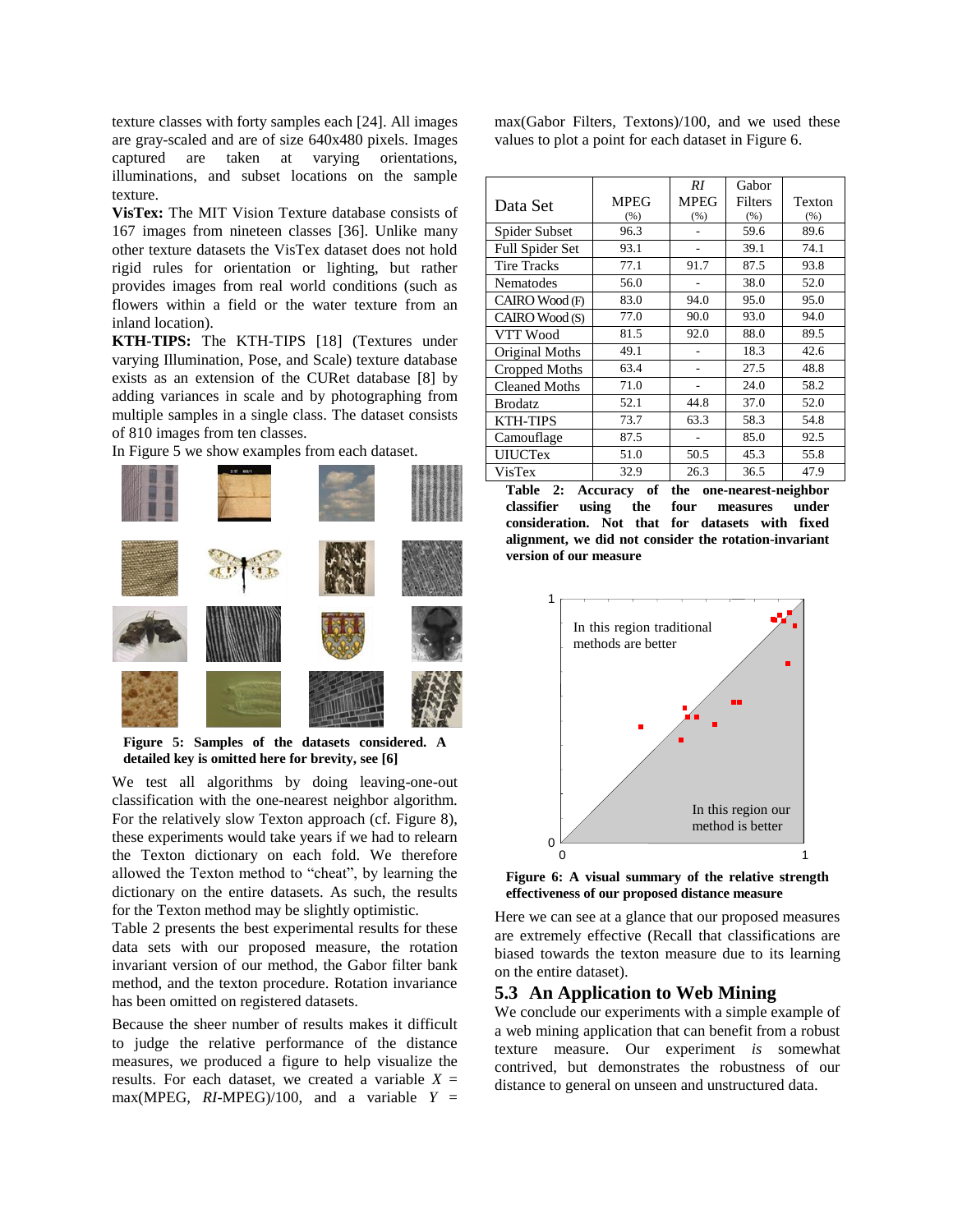While gathering datasets for the classification experiments in the previous section, we noted we had a folder of moth images simply labeled *munda* (we know now the Genus name is *Orthosia*). Suppose we wished to retrieve more images of these moths from web, we can simply issue a Google image search. We did this on October  $4<sup>th</sup>$  2009, and found that of the twenty-one images returned on the first page; none showed the correct moth. An image of the moth could not be found until the second page and the next image of the moth did not appear until the third page. As shown in [Figure](#page-8-2)  [7,](#page-8-2) the false positives include images of Munda Island and an unrelated insect that has the same specific name.



**Figure 7: A web query for** *munda* **did produce some images of the moth,** *Orthosia munda* **we expected (***left***), but it also returned images of the Munda tribes of India (***top left***), a map of Munda Island (***top right***), an unrelated insect** *Cycloneda munda* **(bottom left) and a military photo taken at Munda Island (***bottom right***)**

<span id="page-8-2"></span>For simplicity, let us consider the first four pages, which consist of 84 images, as the entire universe of images. The there is a precision and recall of 0 on the first page. There is an obvious way we could increase the precision of the query in the first page of results. Since we have some images of the moth we are interested in we could issue the text query as before, then reorder the query results based on their distance to a representative of our training data. We select as the training representative as the training image having the lowest mean MPEG distance to all other training images. We then score each query image based on their MPEG distances to this training representative. This reordering brought about a precision of 0.19 and a recall of 1.0 on the first page.

# **6. RUNTIME PERFORMANCE**

The speed of our MPEG based distance approach can be attributed to the simplicity of the MPEG-1 compression algorithm. Since the reference image is not down sampled, there is no time required for its spatial redundancy reduction. The most time costly process, interframe block matching, is a logarithmic search process. Each block in the query image needs only be compared to its corresponding neighborhood in the reference image. This greatly limits the running time needed to block match an entire image to

O(*nlogn*). Because the search can *early abandon* depending on the quality of a found match, this worst case runtime is usually avoided in empirical tests. Furthermore, since most uses of MPEG involve large movies in the commercially important entertainment industry, the MPEG compression algorithms are extraordinarily well optimized.

In contrast, Gabor filters must convolve *N* filters for each image. The time performance of this operation is set by the dimension of the square filters *D*, where *D >> N*. The size of *D* depends on the scale and frequency parameters used in the filter generation and, in some cases, can be larger than the image itself. Gabor descriptor extraction is therefore an  $O(n^2)$ operation.

Textons add onto the running time of the original Gabor filters approach by requiring kmeans clustering within each class. Its runtime is bounded by  $O(n^2)$  + (*pixels per image)* x (*images per class)* x (*number of classes),* where each element to be clustered is of *N* dimensions. Texton calculation speed performance is therefore heavily dependent on its application. Large numbers of classes, large images, and large collections of images can greatly increase the execution time.

As a concrete example: the distance between two images from the VisTex dataset, grass and brick, are compared with each of the three methods. The distances of 10 scales of these images are then computed and the average execution times over several iterations are plotted in [Figure 8.](#page-8-1)



<span id="page-8-1"></span>**Figure 8: Time comparison of MPEG-1, Gabor Filter Banks (GFB), and Texton approaches**

As we can see, the time taken for our proposed distance measure is negligible relative to the other measures.

#### <span id="page-8-0"></span>**7. DISCUSSION AND FUTURE WORK**

In general the results in the previous section speak for themselves. For the most part we have avoided comparisons to published results that consider the same datasets, since different experimental conditions make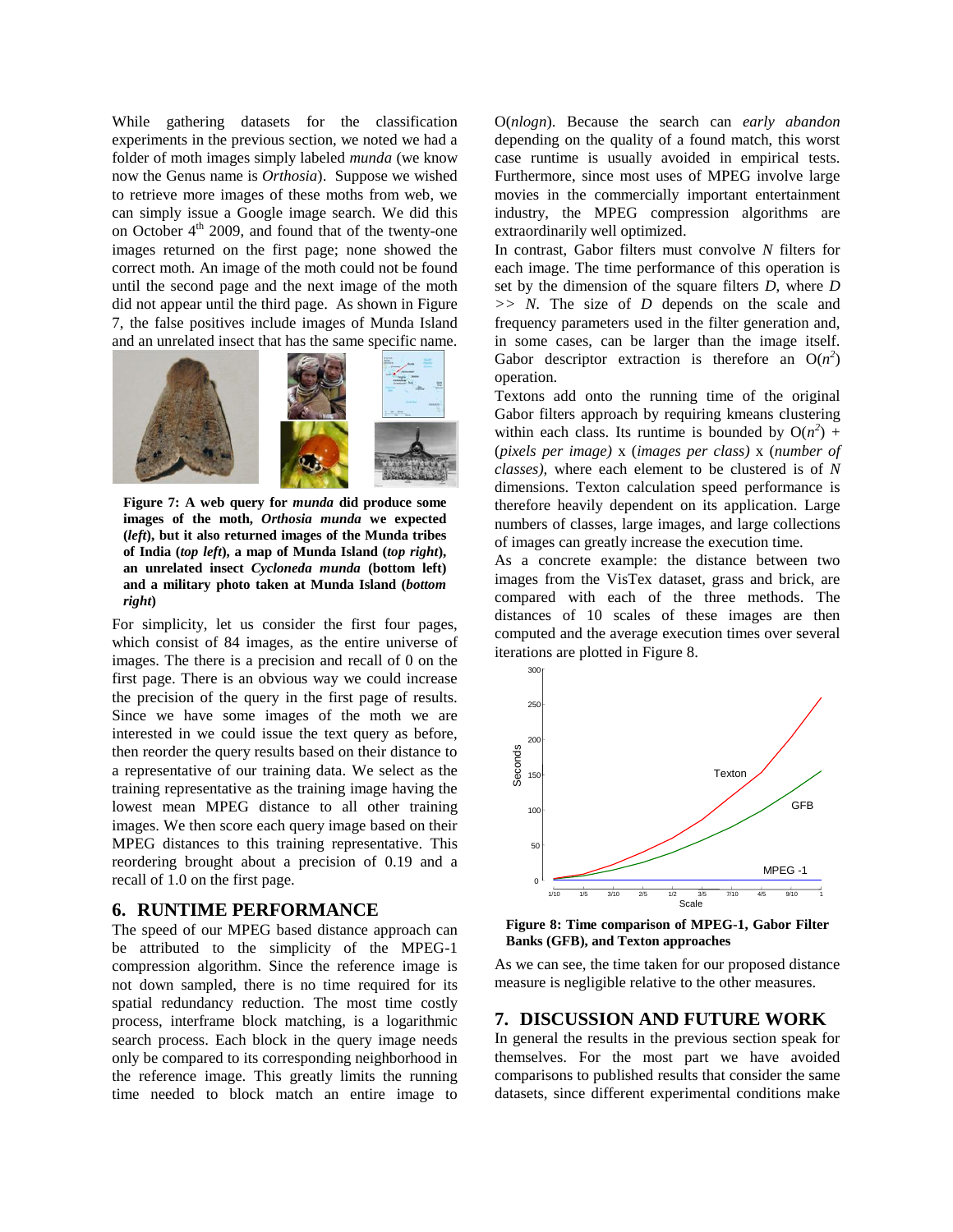direct comparisons difficult. However in some cases tentative comparisons can be instructive.

In the Spider Subset problem we got an accuracy of 96.3%, the original authors obtained accuracy in "*the range of 90–96%*‖ [\[42\].](#page-11-4) Note that this range of accuracy was obtained at the end of a four-year project devoted to just this problem, and their algorithm required occasional human intervention ―*it was important to review the log files of this process to pick out any potentially contaminating images and remove them from the training sets*" [\[42\].](#page-11-4)

Of the variants of the Moth dataset, we obtained a best accuracy of 71.0%. Using two variants of the Nearest Neighbor algorithm (as we did), the original authors obtained 65.7 and 7.16% respectively [\[35\].](#page-11-8) However it is important to note that we used *only* texture features, whereas the original work had access to both color and texture features. It is clear that color is very useful in discriminating at least some of the classes. For example *Ourapteryx sambucaria* is yellow, whereas *Campaea margaritata* gets it common name, the Light Emerald moth, from its distinctive green hue, and *Cabera pusaria* is aptly known as Common White Wave.

It is important to note that in spite of the generally excellent performance of our distance measure in diverse domains, we are not claiming it is the best measure possible for all problems. For specialized application areas, better measures, which incorporate domain specific constraints and features *may* do better. However for true exploratory data mining our measure offers a powerful yet simple baseline measure.

## **7.1 Future Work**

In this work we have not focused on the speed or indexability of our proposed distance measure. One reason for this is that we wanted to forcefully demonstrate its *utility* first. In addition, we feel that optimizing speed made be irrelevant in many domains. Theo Pavlidis, one of the founders of CBIR recently remarked "In a medical application it may take well *over an hour to produce an image, so waiting another hour to find matches in a database is not particularly onerous*‖ [\[38\].](#page-11-12) Such remarks apply to many of our domains, the moth dataset took almost a year to collect and the nematode dataset took four years to collect [\[13\]\[35\].](#page-10-5)

Nevertheless, as we have shown in [Figure 8,](#page-8-1) our methods is orders of magnitudes faster than (admittedly unoptimized) some obvious rivals.

Nevertheless, there may be data mining applications for which we need to further improve efficiency. For example, within the next two years we expect to have terabytes of nematode images [\[13\].](#page-10-5)

There are several possibilities we plan to pursue. One possibility is to modify the *measure* so that it becomes a *metric*. This would allow us to avail of a wealth of techniques that exploit the triangular inequality to index data.

Further improvements in speed may come from exploiting several known ideas in image/video processing. For example multi-resolution analysis for scale invariance could improve our method's performances in many domains. More advanced compression algorithms (i.e. H264 and MPEG-4) could be explored for their performance increases in speed (and possibly accuracy). Modifying the block matching search algorithm to allow for global motion vectors could allow for faster search procedures and batch processing of multiple images. For instance, an image containing the common textures within a class could be used for a single class distance calculation rather than measuring against every member of that class. Our implementation can use an exhaustive, brute force method global compensation. Results of global compensation have been promising, but the exponential runtimes associated with our hacked algorithm have made it infeasible. Possible options would be to create a block matching algorithm for the application of texture analysis, or explore the global compensation techniques implemented in newer compression methods such as MPEG-4 and H.264 [\[48\].](#page-11-13)

# **8. ACKNOWLEDGMENTS**

We would like to thank the many donors of data, especially of Anna Watson and Michael Mayo (moths), Melissa Yoder and Paul De Ley (nematodes), Kimberly Russell (spiders), and Marzuki Khalid (CAIRO Wood).

# **9. REFERENCES**

- <span id="page-9-2"></span>[1] American Cancer Society. Breast Cancer Facts & Figures 2007-2008. Atlanta: American Cancer Society, Inc.
- <span id="page-9-1"></span>[2] Bethony J, Brooker S, Albonico M, Geiger Stefan M, Loukas A, Diement D, Hotez PJ. Soiltransmitted helminth infections: ascariasis, trichuriasis, and hookworm. The Lancet (2006).
- <span id="page-9-0"></span>[3] Bianconi, F., Fernandez, A. Evaluation of the effects of Gabor filter parameters on texture classification. Pattern Recognition 40(12), 3325– 3335 (2007).
- <span id="page-9-3"></span>[4] Bratko, A., Cormack, G., Filipic, B., Lynam, T., and Zupan, B. Spam filtering using statistical data compression models. Journal of Machine Learning Research 7 (Dec. 2006).
- <span id="page-9-5"></span>[5] P. Brodatz, Textures: A Photographic Album for Artists and Designers. New York: Dover, 1966.
- <span id="page-9-4"></span>[6] Campana, B. (2009). Website for this paper http://www.cs.ucr.edu/~bcampana/texture.html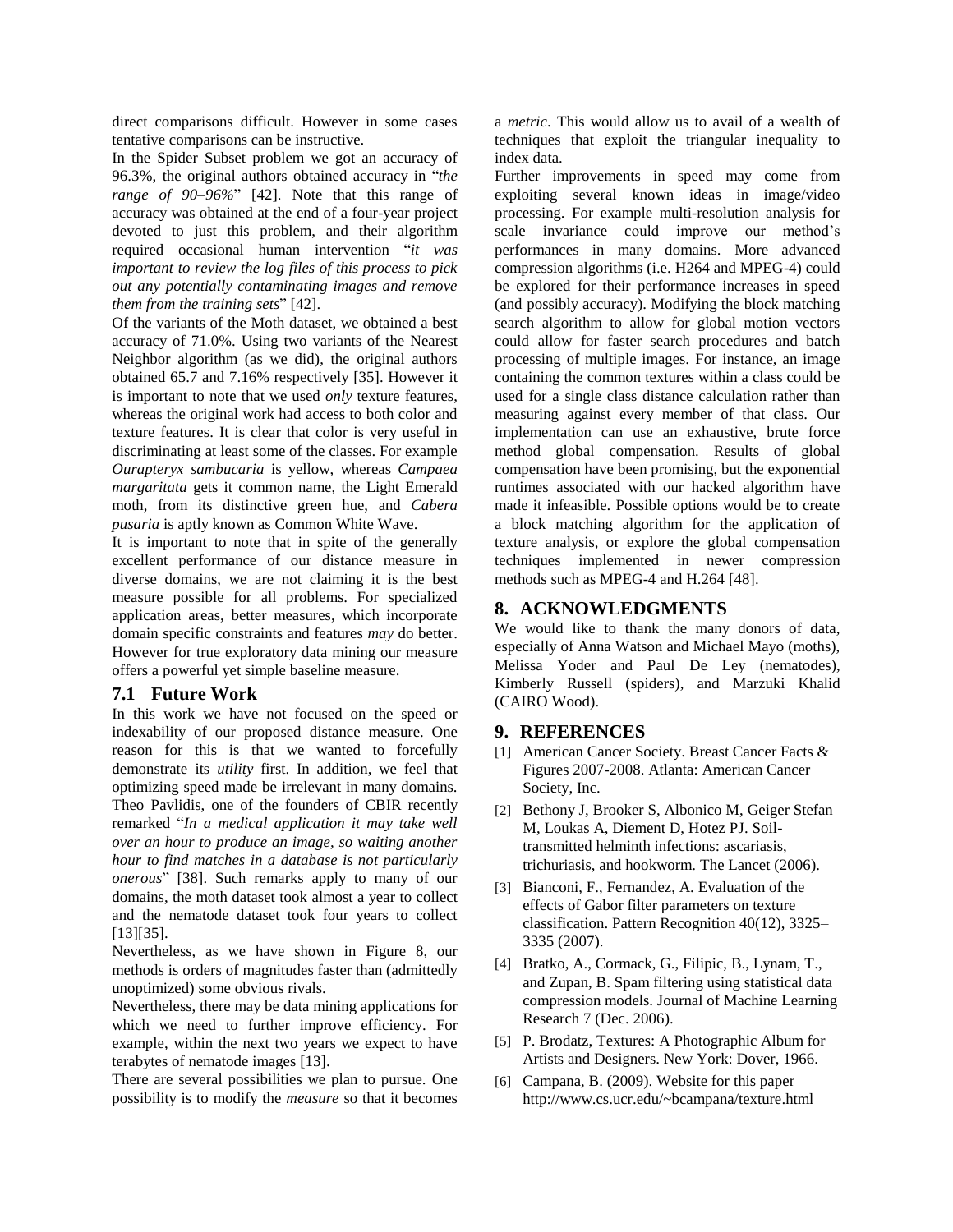- <span id="page-10-20"></span>[7] Center for Artificial Intelligence and Robotics. http://www.cairo-aisb.com/
- <span id="page-10-23"></span>[8] Dana, K. J., van Ginneken, B., Nayar, S. K., and Koenderink, J. J. (1999). Reflectance and texture of real-world surfaces. ACM Trans. Graph. 18, 1.
- <span id="page-10-3"></span>[9] Daniele Cerra, Mihai Datcu: A Model Conditioned Data Compression Based Similarity Measure. DCC 2008: 509
- <span id="page-10-15"></span>[10] M. Delalandre, J. Ogier, and J. Llad´os. A fast cbir system of old ornamental letter. In Workshop on Graphics Recognition (GREC), volume 5046 of Lecture Note in Computer Science (LNCS), pages 135–144, 2008.
- <span id="page-10-17"></span>[11] Coding of moving pictures and associated audio. Committee Draft of Standard ISO11172: ISO/MPEG 90/176 (Dec. 1990)
- <span id="page-10-1"></span>[12] Cohen, P.R. and Jensen, D. Overfitting explained. In Prelim. Papers Sixth Intl. Workshop on Artificial Intelligence and Statistics, pages 115– 122, January 1997.
- <span id="page-10-5"></span>[13] De Ley, P. Assistant Professor and Assistant Nematologist at UCR. Personal communication (Feb 2009).
- <span id="page-10-8"></span>[14] Duffy SW, Tabar L, Chen HH, et al. The impact of organized mammography service screening on breast carcinoma mortality in seven Swedish counties. Cancer. Aug 1 2002;95(3):458-469.
- <span id="page-10-2"></span>[15] Eamonn J. Keogh, Stefano Lonardi, Chotirat Ann Ratanamahatana, Li Wei, Sang-Hee Lee, John Handley: Compression-based data mining of sequential data. Data Min. Knowl. Discov. 14(1): 99-129 (2007)
- <span id="page-10-6"></span>[16] Garcia M, Jemal A, Ward EM, Center MM, Hao Y, Siegel RL, Thun MJ. Global Cancer Facts & Figures 2007. Atlanta, GA: American Cancer Society, 2007.
- <span id="page-10-9"></span>[17] Giger, M. Current Issues in CAD Mammography. Digital Mammography, Proc. 3rd Int. Workshop of Digital Mammography. (1996)
- <span id="page-10-22"></span>[18] Hayman, E., Caputo, B., Fritz, M., Eklundh, J.O., 2004. On the significance of real-world conditions for material classification. In: Proc. European Conf. on Computer Vision, No. 3, Springer-Verlag, pp. 253-266.
- [19] Humphrey LL, Helfand M, Chan BK, Woolf SH. Breast cancer screening: a summary of the evidence for the U.S. Preventive Services Task Force. Ann Intern Med. Sep 3 2002;137 (5 Part 1):347-360.
- <span id="page-10-7"></span>[20] Jemal A, Siegel R, Ward E, et al. Cancer Statistics, 2006. CA Cancer J Clin. 2006;56:106-130.
- <span id="page-10-11"></span>[21] Kavdır, I.: Discrimination of sunflower, weed and soil by artificial neural networks. Computers and Electronics in Agriculture 44, 153–160 (2004)
- <span id="page-10-0"></span>[22] Khalid, M. (2008) Design of an Intelligent Wood Species Recognition System, Technical Report of Center for Artificial Intelligence and Robotics (CAIRO), Malaysia.
- <span id="page-10-13"></span>[23] Krasnogor N, Pelta DA. Measuring the similarity of protein structures by means of the universal similarity metric. Bioinformatics,  $(2004)$ ) 20, : 1015–1021
- <span id="page-10-21"></span>[24] Svetlana Lazebnik, Cordelia Schmid, and Jean Ponce. [A Sparse Texture Representation Using](http://www-cvr.ai.uiuc.edu/ponce_grp/publication/paper/pami04.ps.gz)  [Local Affine Regions.](http://www-cvr.ai.uiuc.edu/ponce_grp/publication/paper/pami04.ps.gz) IEEE Transactions on Pattern Analysis and Machine Intelligence, vol. 27, no. 8, pp. 1265-1278, August 2005.
- [25] Le Gall, D. Mpeg: a video compression standard for multimedia application. Commun. ACM, vol. 34, no. 4, pp. 46-58 (April 1991)
- <span id="page-10-19"></span>[26] Leung, T. and Malik, J. 2001. Representing and Recognizing the Visual Appearance of Materials using Three-dimensional Textons. Int. J. Comput. Vision 43, 1 (Jun. 2001), 29-44.
- <span id="page-10-4"></span>[27] Li, M., Badger, J.H., Chen, X., Kwong, S, Kearney, P., & Zhang, H. An information-based sequence distance and its application to whole mitochondrial genome phylogeny. Bioinformatics 17: 149-154, 2001.
- <span id="page-10-12"></span>[28] Li, M., Chen, X., Li, X., Ma, B., Vitanyi, P. The similarity metric. Proceedings of the fourteenth annual ACM-SIAM symposium on Discrete algorithms, Pages: 863 – 872 (2003)
- <span id="page-10-16"></span>[29] Li, M. & Vitanyi, P. An Introduction to Kolmogorov Complexity and Its Applications. Second Edition, Springer Verlag, 1997.
- [30] Li P, Flenley JR (1999). Pollen texture identification using neural networks. Grana 38:59- 64
- <span id="page-10-14"></span>[31] A. Macedonas , D. Besiris , G. Economou , S. Fotopoulos, Dictionary based color image retrieval, Journal of Visual Communication and Image Representation, v.19 n.7, p.464-470, October, 2008
- <span id="page-10-10"></span>[32] Majid Mirmehdi, Xianghua Xie, Jasjit Suri, (eds.). Handbook of Texture Analysis. Imperial College Press. ISBN 978-1-84816-115-3. December 2008
- [33] B.s. Manjunath, W.y. Ma, "Texture Features for Browsing and Retrieval of Image Data," IEEE Transactions on Pattern Analysis and Machine Intelligence, vol. 18, no. 8, pp. 837-842, 1996.
- <span id="page-10-18"></span>[34] P. Wu, B. S. Manjunath, S. Newsam, H. D. Shin, A texture descriptor for browsing and similarity